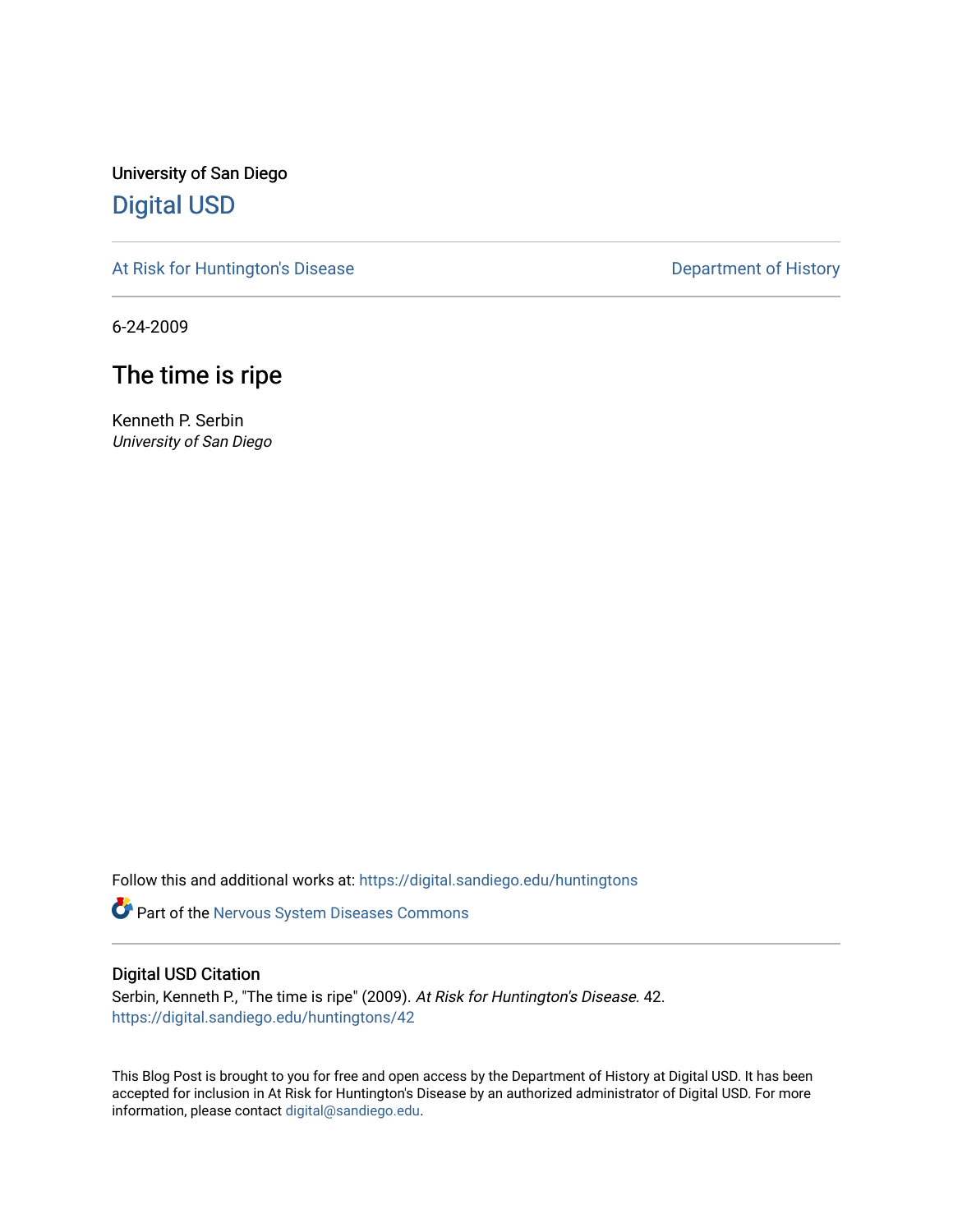# [At Risk for Huntington's Disease](http://curehd.blogspot.com/)

*HD is a genetically caused brain disorder that causes uncontrollable bodily movements and robs people's ability to walk, talk, eat, and think. The final result is a slow, ugly death. Children of parents with HD have a 50-50 chance of inheriting the disease. There is no cure or treatment.*

# Blog Archive

- $\blacktriangleright$  [2021](http://curehd.blogspot.com/2021/)(12)
- $\blacktriangleright$  [2020](http://curehd.blogspot.com/2020/) (16)
- $\blacktriangleright$  [2019](http://curehd.blogspot.com/2019/) (19)
- $\blacktriangleright$  [2018](http://curehd.blogspot.com/2018/) (16)
- $\blacktriangleright$  [2017](http://curehd.blogspot.com/2017/) (14)
- $\blacktriangleright$  [2016](http://curehd.blogspot.com/2016/) (13)
- $\blacktriangleright$  [2015](http://curehd.blogspot.com/2015/) (24)
- $\blacktriangleright$  [2014](http://curehd.blogspot.com/2014/) (24)
- $\blacktriangleright$  [2013](http://curehd.blogspot.com/2013/) (30)
- $\blacktriangleright$  [2012](http://curehd.blogspot.com/2012/) (26)
- $\blacktriangleright$  [2011](http://curehd.blogspot.com/2011/) (33)
- $\blacktriangleright$  [2010](http://curehd.blogspot.com/2010/) (26)
- $\frac{1}{2009}$  $\frac{1}{2009}$  $\frac{1}{2009}$  (21)
- $\blacktriangleright$  [December](http://curehd.blogspot.com/2009/12/) (1)
- [►](javascript:void(0)) [November](http://curehd.blogspot.com/2009/11/) (2)
- [►](javascript:void(0)) [October](http://curehd.blogspot.com/2009/10/) (3)
- [►](javascript:void(0)) [September](http://curehd.blogspot.com/2009/09/) (2)
- $\blacktriangleright$  [August](http://curehd.blogspot.com/2009/08/) (3)
- $\blacktriangleright$  [July](http://curehd.blogspot.com/2009/07/) (3)
- $\blacktriangledown$  [June](http://curehd.blogspot.com/2009/06/) (1) The [time](http://curehd.blogspot.com/2009/06/time-is-ripe.html) is ripe
- 
- $\blacktriangleright$  [May](http://curehd.blogspot.com/2009/05/) (2)
- $\blacktriangleright$  [April](http://curehd.blogspot.com/2009/04/) (4)
- $2008(7)$  $2008(7)$
- $2007(7)$  $2007(7)$
- $2006(4)$  $2006(4)$
- $\blacktriangleright$  [2005](http://curehd.blogspot.com/2005/) (17)

## About Me **GENE [VERITAS](https://www.blogger.com/profile/10911736205741688185)**

View my [complete](https://www.blogger.com/profile/10911736205741688185) profile

# HD Links

[Huntington's](http://www.hdsa.org/) Disease Society of America [International](http://www.huntington-assoc.com/) Huntington **Association** [Huntington's](http://hddrugworks.org/) Disease Drug **Works** [Huntington's](http://www.hdlighthouse.org/) Disease **Lighthouse** 

#### WEDNESDAY, JUNE 24, 2009

### The time is ripe

Although I am gene-positive for Huntington's disease and could very soon develop its dehumanizing symptoms, I feel immensely privileged to live in a time and in a country in which a treatment has become possible.

Huntington's is still a relatively unknown disease; in the HD community, many people are still shrouded in ignorance, fear, and denial. I have touched on these themes frequently in this blog, as in the story of the [woman who changed her identity and fled after her symptoms began \(](http://curehd.blogspot.com/2009/05/to-flee-or-to-fight.html)*click here* to read more).

However, scientific research has given us an increasingly detailed understanding of the cause of Huntington's disease, its symptoms, and its social impact. And new revelations are emerging.

#### **The path of research**

In 1993, the huntingtin gene was discovered. Three years later, the huntingtin protein was found. A plethora of projects carried out by scientists around the world have sought to illustrate how the defective protein wreaks havoc in brain cells.

Meanwhile, neuroscientists and psychologists have worked diligently to trace the earliest, most subtle symptoms of the disease – for example, changes in the sense of smell – in order to prepare the way for drugs designed to stop HD symptoms early.

Several MRI studies have mapped how HD devastates specific areas of the brain. I have taken part in two of these studies. Last year, for instance, I spent most of a day lying inside functional MRI machines at a local university. Sometimes I simply slept, while other times I was required to play a kind of video game so that the machine could check my brain's reactions.

#### **Another discovery**

On June 5, scientists made yet another startling revelation that further unravels the mystery of HD: a second protein, called Rhes, interacts with huntingtin in a way that may lead to the death of cells in the striatum, the main area of the brain affected by HD.

Everybody has the huntingtin gene and its protein product of the same name, but only people with an elongated form of the gene develop HD. Huntingtin is present in every cell of the body, so why does HD kill only brain cells? The new research indicates that the presence of Rhes, which is located in the striatum, could be one of the keys to cell death.

Scientists immediately speculated that now Rhes, and not just huntingtin, could become a target for potential drugs against HD.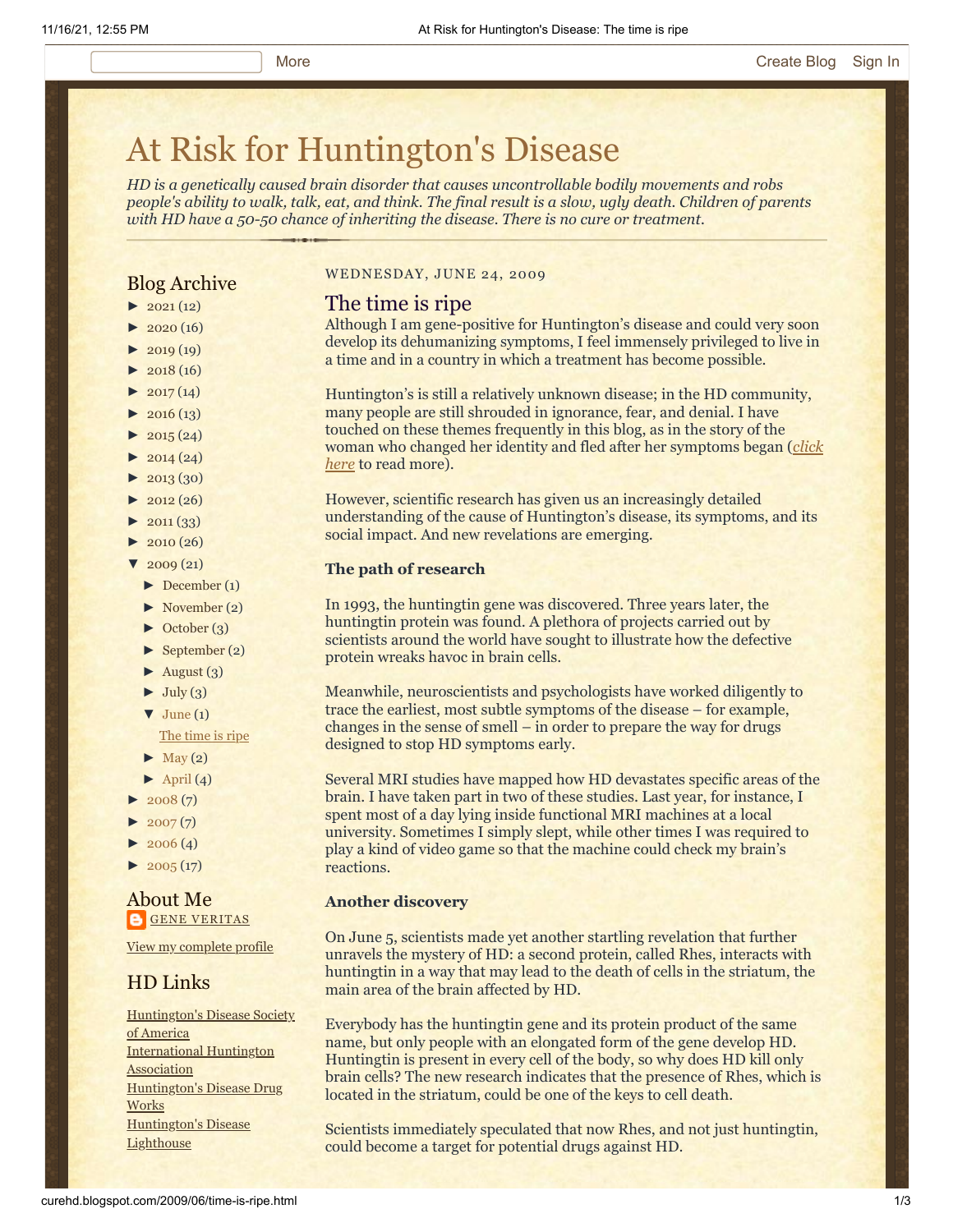**Hereditary Disease [Foundation](http://www.hdfoundation.org/)** [Huntington's](http://www.hdac.org/) Disease **Advocacy Center** Thomas [Cellini Huntington's](http://www.ourtchfoundation.org/) **Foundation** HDSA [Orange](http://www.hdsaoc.org/) County (CA) **Affiliate** HD Free with [PGD!](http://www.hdfreewithpgd.com/) [Stanford](http://www.stanford.edu/group/hopes/) HOPES Earth Source [CoQ10,](http://www.escoq10.com/) Inc.

# HD Blogs and Individuals

Chris Furbee: [Huntingtons](http://www.huntingtonsdance.org/) Dance Angela F.: Surviving [Huntington's?](http://survivinghuntingtons.blogspot.com/) Heather's [Huntington's](http://heatherdugdale.angelfire.com/) Disease Page

#### 11/16/21, 12:55 PM **At Risk for Huntington's Disease: The time is ripe** At Risk for Huntington's Disease: The time is ripe

The new research was carried out at Johns Hopkins University (*[click here](http://www.usnews.com/articles/science/2009/06/05/huntingtons-disease-protein-may-have-an-accomplice.html)* to read more). Rhes itself was first identified several years ago at the Scripps Research Institute in La Jolla.

Nobody can predict when or even if an actual treatment for HD will be developed, because HD involves many factors. Further surprises such as the Rhes discovery could occur – either slowing progress by creating new puzzles or speeding it up by indicating other possible drug targets.

#### **Other signs of hope**

On June 15, I made a follow-up trip to [Isis Pharmaceuticals](http://www.isispharm.com/) in Carlsbad, California, to receive an update on the search for a drug to partially block the effects of the huntingtin gene – the first such attempt of its kind. As I did after my visit there last year, I came away with a feeling of optimism about the quest for a Huntington's disease treatment.

Stay tuned – I will be blogging on my Isis visit very soon. (*[Click here](http://curehd.blogspot.com/2008/04/building-laser-guided-missile-to-attack.html)* to read my previous posting.)

Two days later I met with two scientists and a businessman who have started a new early-stage drug discovery company (CalAsia [Pharmaceuticals\) that uses a cutting-edge technology know](http://www.calasiapharma.com/)n as DFS, Differential Fragment-Based Screening, a way of identifying molecules that could serve as drugs. They are considering using their technology to help identify possible treatments for HD.

The other advances and programs taking place in HD research are too numerous to discuss here. Indeed, covering the Huntington's disease beat properly would require a full-time, professional science writer. Years ago I used to write a tri-annual research "roundup," summarizing all of the important findings in a single article. In the last few years I have found it too big a task.

That is good news, because it means that scientists are building a critical mass of knowledge about HD that is bringing us closer to treatments and maybe even the cure.

It's a historic moment.

#### **A fighting chance**

When my mother conceived me in 1959, she had no inkling that she would someday develop Huntington's disease or that she had passed on a defective huntingtin gene to me. In 1999 – ten years ago this month – I was able to take a definitive predictive test.

Since then I have proactively worked to care for my health and contribute to the search for treatments and a cure. I have participated in a support group, become an activist for the [Huntington's Disease Society of America,](http://www.hdsa.org/) [and taken the supplements recommended by the Huntington's Disease](http://hddrugworks.org/) Drug Works program.

My test result was positive. But today I feel that we in the Huntington's disease community have a fighting chance to see this disease beaten in our lifetimes. We owe this chance in part to our greatness as a nation and to a generation of researchers who have passionately pursued the understanding of HD and other neurological diseases.

▶≼

Posted by Gene [Veritas](https://www.blogger.com/profile/03599828959793084715) at [4:09](http://curehd.blogspot.com/2009/06/time-is-ripe.html) PM

2 comments:

**Anonymous said...**